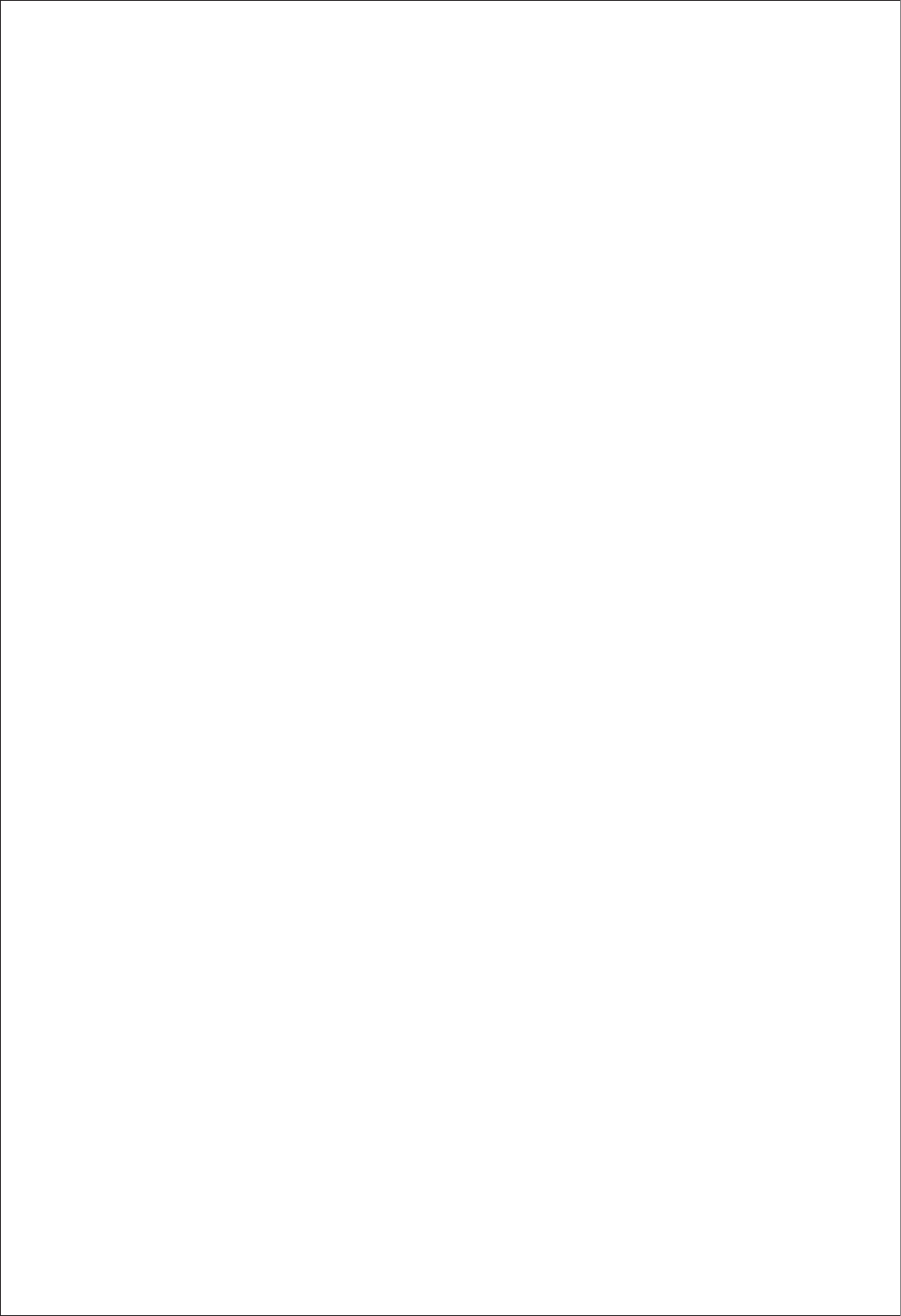# **Table of Contents**

| 02 | <b>Vision, Mission &amp; Values</b> |
|----|-------------------------------------|
| 03 | <b>Scheme's Information</b>         |
| 04 | <b>Directors' Report</b>            |
| 06 | <b>Trustee Report</b>               |
| 07 | <b>Financial Information</b>        |
|    |                                     |

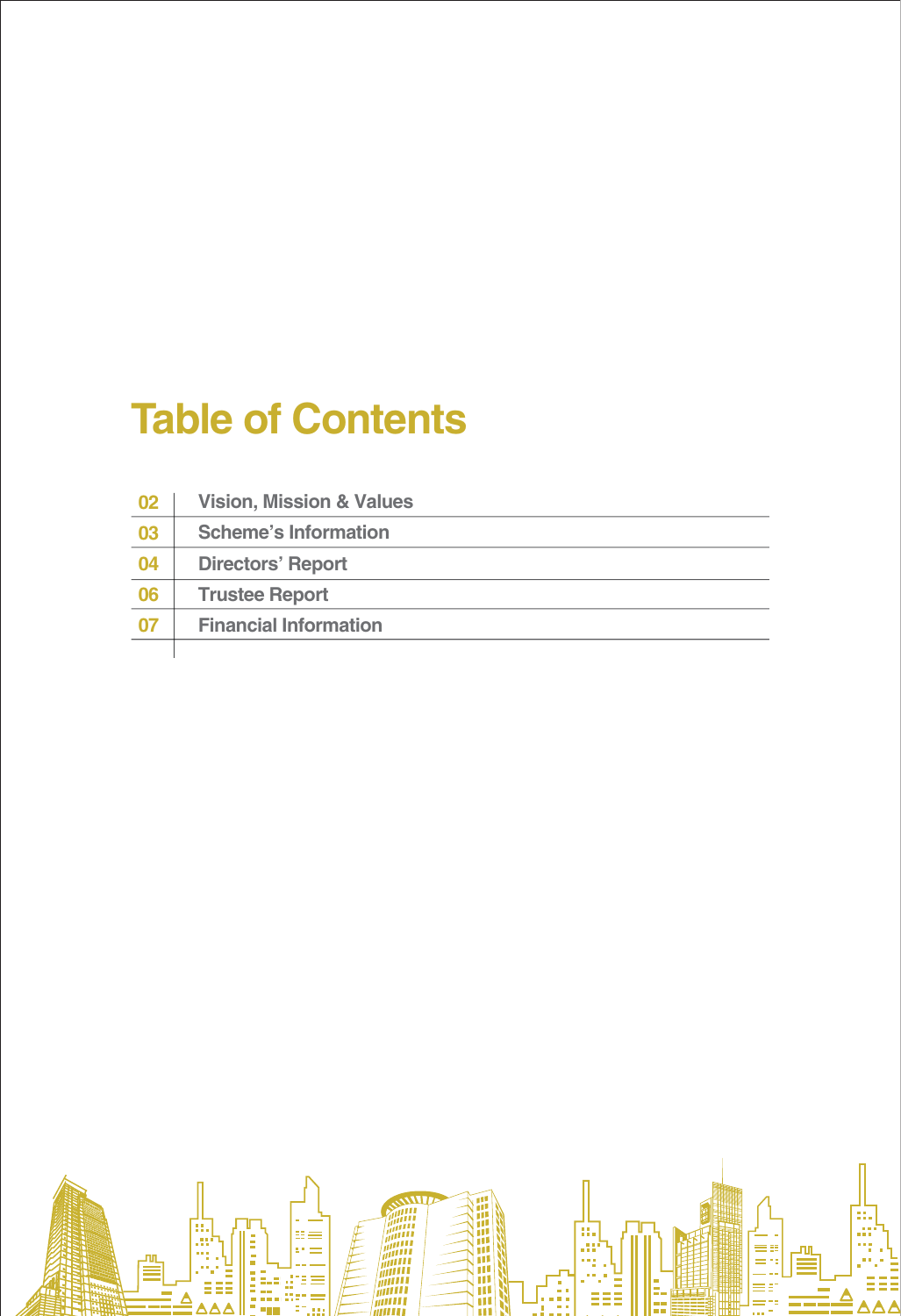## **Management Company's Statements**

## **Vision**

To be a knowledge based Real Estate Investment Company which adheres to the highest standards of Integrity, Professionalism and Quality to generate sustainable returns for all stakeholders.

### **Mission**

To built upon our competitive advantage of being the first REIT management company of Pakistan by providing customer-centric full scale real estate investment related solutions to a select group of clientele.

 $=$ 

To endeavor that our solutions not only contribute to the financial bottom-line for our customers but also help them create a distinctive comparative advantage.



**Responsibility** Energy Integrity **Teamwork**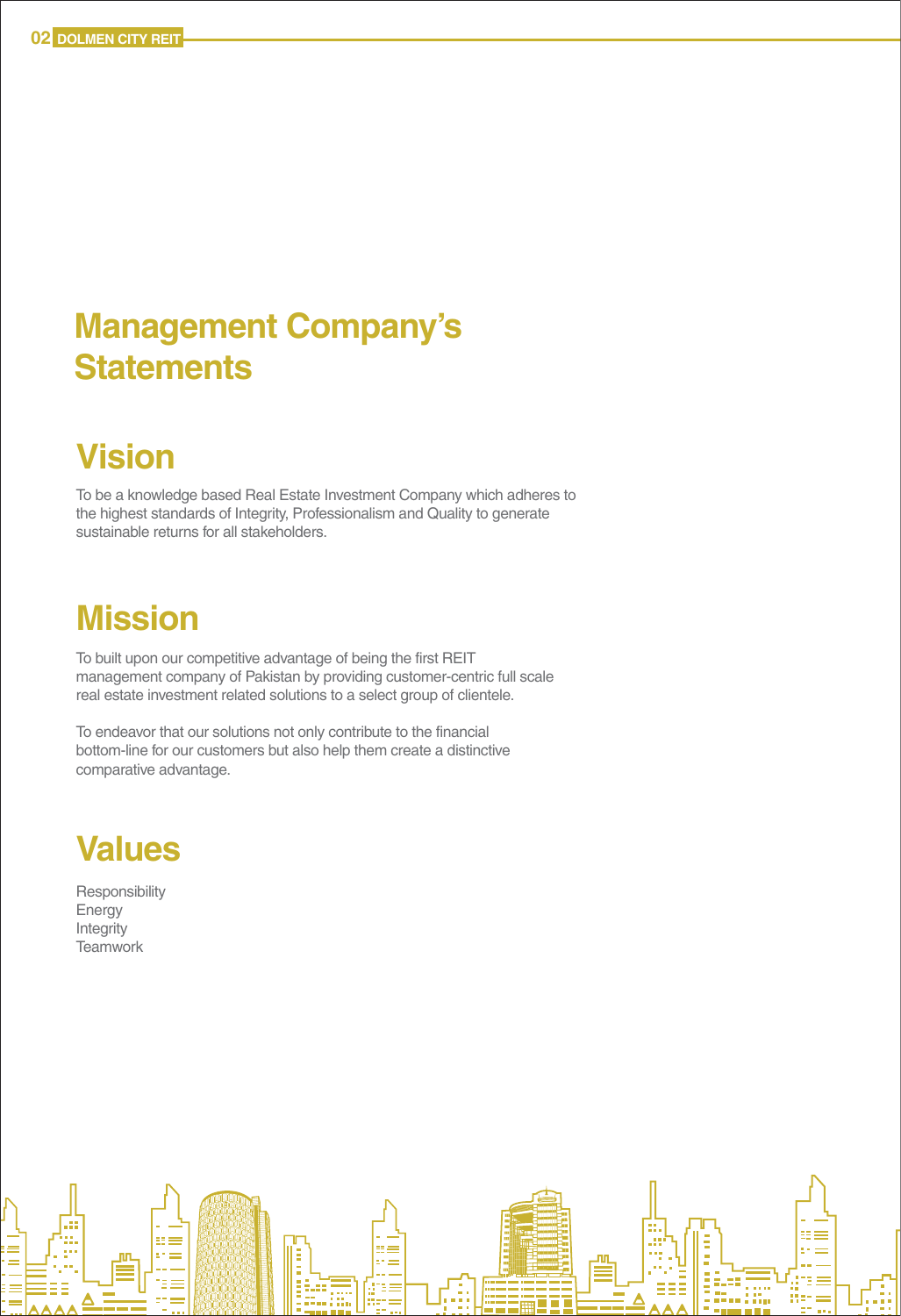THE CHANNEL

лn

## **Scheme's Information**

D.

l

ś

Film

f<br>E

**HEERED EER** 

| <b>Management Company</b>                                        | Arif Habib Dolmen REIT Management Limited<br>Arif Habib Centre, 23 M.T. Khan Road, Karachi.                                                                                |                                                                                                                                    |
|------------------------------------------------------------------|----------------------------------------------------------------------------------------------------------------------------------------------------------------------------|------------------------------------------------------------------------------------------------------------------------------------|
| <b>Board of Directors</b>                                        | Mr. Nasim Beg<br>Mr. Muhammad Ejaz<br>Mr. Nadeem Riaz<br>Mr. Assadullah Khawaja<br>Syed Yawar Abbas Jilani<br>Mr. Abdus Samad A. Habib<br>Mr. Qamar Hussain                | Chairman<br><b>Chief Executive Officer</b><br><b>Director</b><br><b>Director</b><br>Director<br><b>Director</b><br><b>Director</b> |
| <b>Audit Committee</b>                                           | Mr. Qamar Hussain<br>Mr. Abdus Samad A. Habib<br>Mr. Assadullah Khawaja                                                                                                    | Chairman<br>Member<br>Member                                                                                                       |
| Human Resource &<br><b>Remuneration Committee</b>                | Mr. Nadeem Riaz<br>Mr. Abdus Samad A. Habib<br>Mr. Muhammad Ejaz                                                                                                           | Chairman<br>Member<br>Member                                                                                                       |
| <b>Company Secretary &amp;</b><br><b>Chief Financial Officer</b> | Mr. Zia ur Rahim Khan                                                                                                                                                      |                                                                                                                                    |
| <b>Trustee/Share Registrar</b>                                   | <b>Central Depository Company of Pakistan Limited</b><br>CDC House, 99-B, SMCHS<br>Main Shahrah-e-Faisal, Karachi.                                                         |                                                                                                                                    |
| <b>Bankers</b>                                                   | Askari Bank Limited<br><b>Faisal Bank Limited</b><br>Habib Bank Limited<br>Habib Metropolitan Bank Limited<br>Meezan Bank Limited<br><b>Muslim Commercial Bank Limited</b> |                                                                                                                                    |
| <b>External Auditors</b>                                         | <b>KPMG Taseer Hadi &amp; Co</b><br><b>Chartered Accountants</b><br>Sheikh Sultan Trust Building No.2<br>Beaumont Road, Karachi                                            |                                                                                                                                    |
| <b>Internal Auditors</b>                                         | Junaidy Shoaib Asad & Co.<br><b>Chartered Accountants</b><br>1/6-P, P.E.C.H.S., Mohtrama Laeeq Begum Road,<br>Off Shahrah-e-Faisal, Karachi                                |                                                                                                                                    |
| <b>Legal Advisors</b>                                            | Mohsin Tayabaly & Co<br>Advocate & Corporate Legal Consultants<br>1 <sup>st</sup> Floor, Dime Centre, BC-4 Block 9,<br>Kehkashan, Clifton, Karachi.                        |                                                                                                                                    |
| <b>Property Manager</b>                                          | Dolmen Real Estate Management Limited                                                                                                                                      |                                                                                                                                    |
| <b>Property Valuer</b>                                           | National Engineering Services Pakistan (Pvt.) Ltd<br>"NESPAK"                                                                                                              |                                                                                                                                    |
| <b>Shariah Advisor</b>                                           | Mufti Muhammad Ibrahim Easa                                                                                                                                                |                                                                                                                                    |
| <b>Rating Agency</b>                                             | <b>JCR-VIS</b> Credit Rating Co. Ltd.<br>VIS House, 128/C, 25th Lane Off Khayaban-e-Ittehad,<br>Phase VII, DHA, Karachi                                                    |                                                                                                                                    |
| Rating                                                           | RMC Rating AM2- (RMC)<br><b>REIT Rating RR1</b>                                                                                                                            |                                                                                                                                    |
| <b>Registered Office</b>                                         | <b>Dolmen City REIT Scheme</b><br>Arif Habib Centre, 23 M.T. Khan Road, Karachi.                                                                                           |                                                                                                                                    |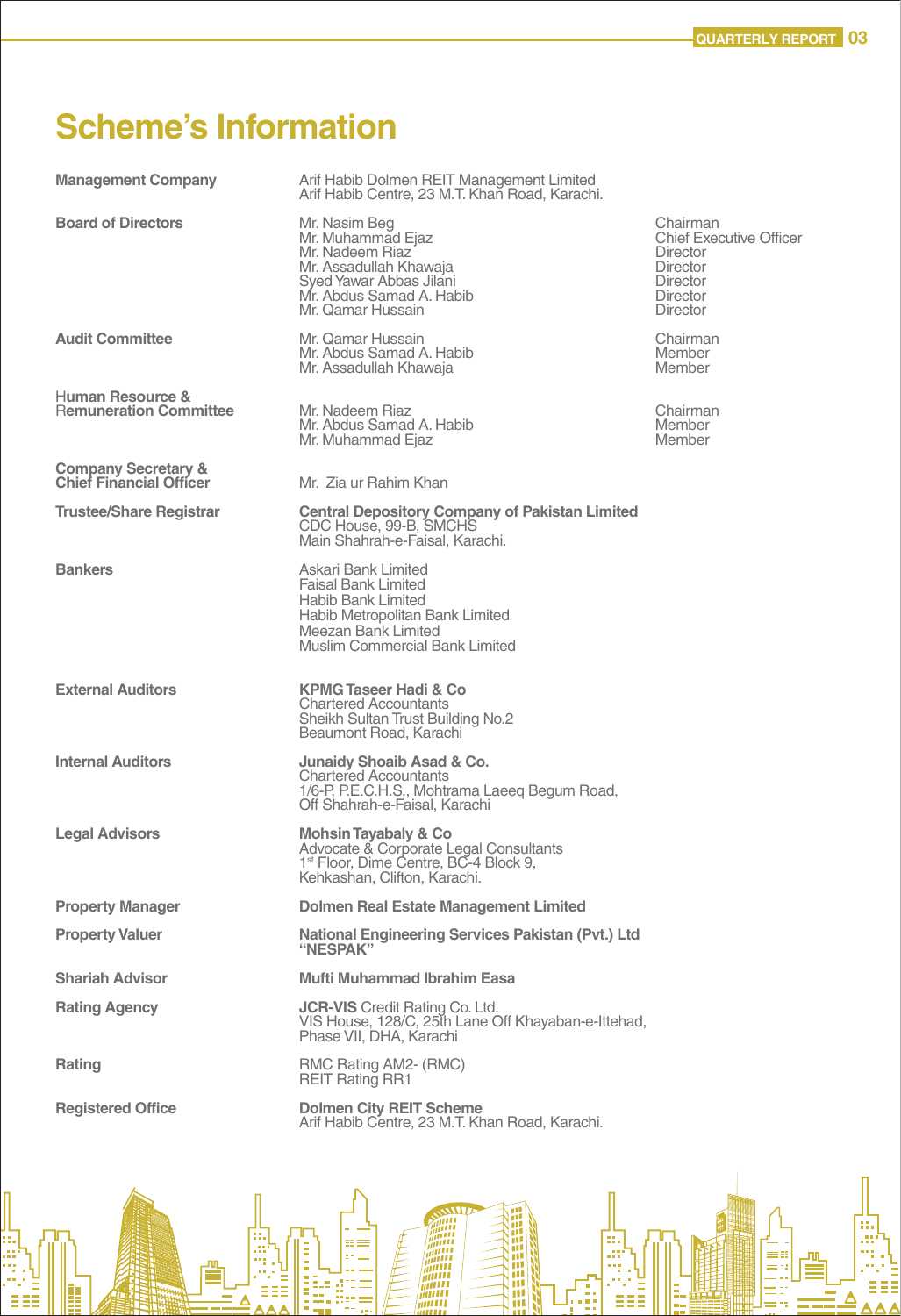## **Directors' Report**

#### **Dear Unit holders of Dolmen City REIT**

On behalf of the Board of Directors of Arif Habib Dolmen REIT Management Limited, I am pleased to present the Quarterly Report of the Scheme for the period ended September 30, 2015.

#### **Operational Performance during the quarter in review (July-September'2015)**

During the quarter ended on September'2015, DCR booked gross rental revenue of PKR 593.403 Million and ancillary income of PKR 43.936 Million. Operating expenses during June 2015 were PKR 62.512 Million (10.5% of gross rental revenue) and net income was PKR 550.545 Million (approximately 92.7% of gross rental revenue).

During the period in review, there was no significant change in the tenancy profile of DCR. Current occupancy level of DCR is at 95%. Taking a period from June 1st, 2015, the weighted average lease expiry 'WALE' based on the leasable area of Dolmen City Mall (68% of the total area) is around 5 years and of the Harbour Front (32% of the total area) is around 3 years (DCR's current average lease expiry is 4.5 years).

| <b>Lease Occupancy</b>     | <b>Leasable Area</b> | <b>Leased Area</b><br>September, 2015 | <b>Vacant Area</b> | $\%$ |
|----------------------------|----------------------|---------------------------------------|--------------------|------|
| <b>Dolmen Mall Clifton</b> | 552,389              | 511,642                               | 40,747             | 93%  |
| The Harbour Front          | 256,844              | 256,844                               | <b>STATISTICS</b>  | 100% |
| Total                      | 809,233              | 768,486                               | 761                | 95%  |

| <b>Rentals</b>      | <b>Rent</b><br><b>June 2015</b><br>(One Month) | Rent<br><b>1st Quarter FY16</b><br>(July -September |
|---------------------|------------------------------------------------|-----------------------------------------------------|
| Dolmen Mall Clifton | 132,537,375                                    | 408,678,190                                         |
| The Harbour Front   | 61,124,249                                     | 184,724,751                                         |
| Total               | 193,661,594                                    | 593,402,941                                         |

Considering Eid-ul-Fitr and Azadi season of 2015, there were significant marketing and branding activities in the Mall during the quarter in review. The Property Manager arranged "Azadi Shopping Weekend" in Dolmen City Mall. Ramadan was an active month for the mall in which the focus was mainly on décor and activations and DCR did exceptionally well in pulling the crowed towards its various Eid festivities in July.

Azadi Shopping Weekend was held from 13th to 16th August 2015 to celebrate Independence Day with quality footfall and providing customers a different in-mall experience. Our main objective was to make the event festive and entertaining so that quality footfall can enjoy and shop more at Dolmen Mall.

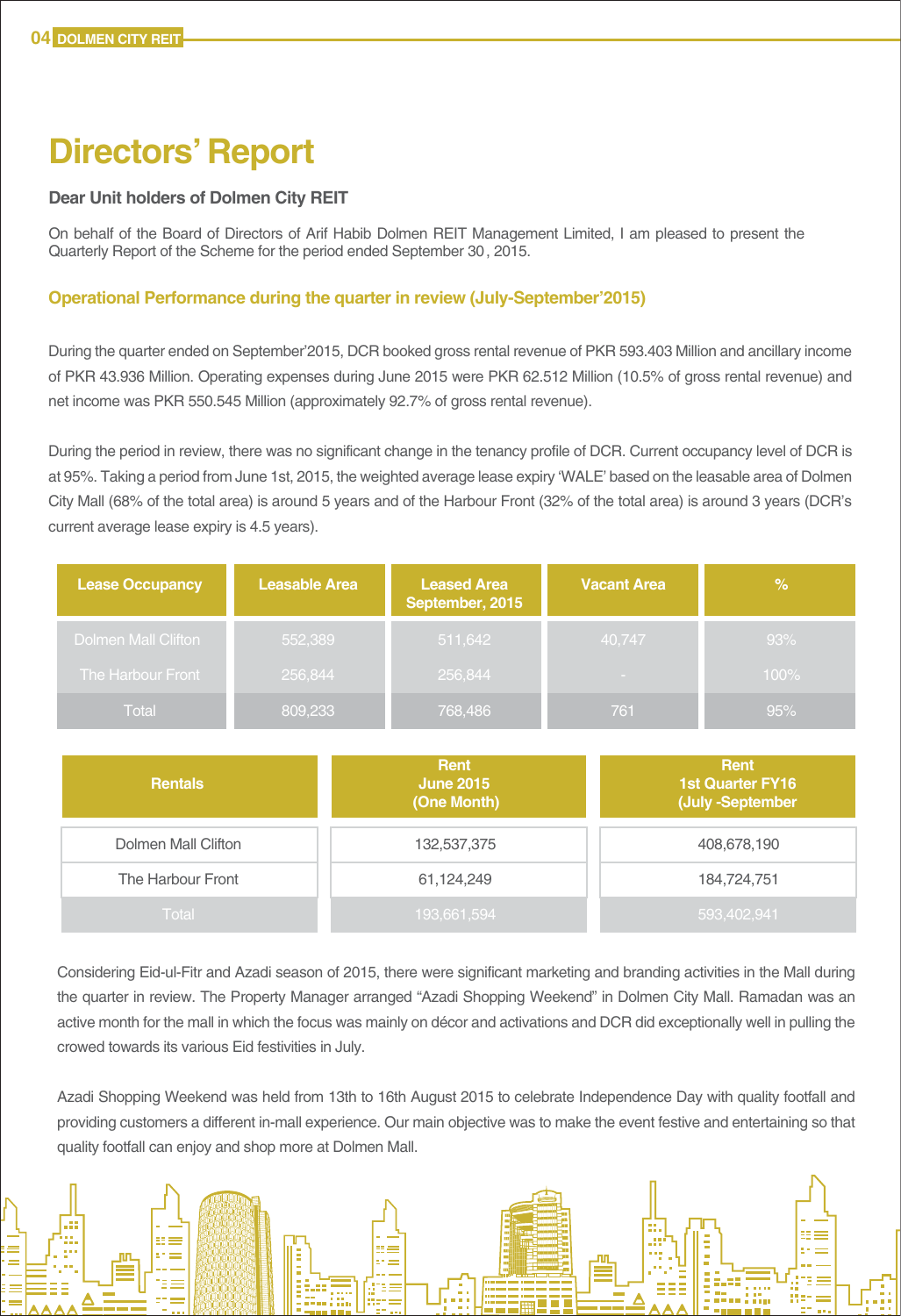The Marketing focus was primarily on the mall décor, internal communication and outdoor media communication. For that purpose SMS marketing, billboards, email marketing, social media and electronic media (for news coverage) was all incorporated in the plan. For customers there were different types of activities and give away for all 4 days.

Around 90 of the outlets participated in the Azadi weekend and offered Up to 70% discounts. Bill boards, meal and shopping vouchers were also given by 8 of our tenants. The foot fall crossed over 123,000 people during the event depicting an increase of more than 31% from last year.

#### **Azadi Weekend**



#### **Unit holder's Return and Stocks Performance**

The net income for the quarter ended on September 2015 of PKR 550.545 Million translates into earnings of PKR 0.25 per Unit. During the quarter, DCR Unit closed at its high of PKR 11.10 and touched low of PKR 9.93 on the Karachi Stock Exchange. Average Unit price closed at PKR 10.49 during this period.



Stock Market Performance of DCR Unit July 2015 to September 2015

The Net Asset Value 'NAV' per Unit of DCR is PKR 10.37 at September 30, 2015. DCR on its average Unit price traded at a premium of 1.2% to its NAV during this period.

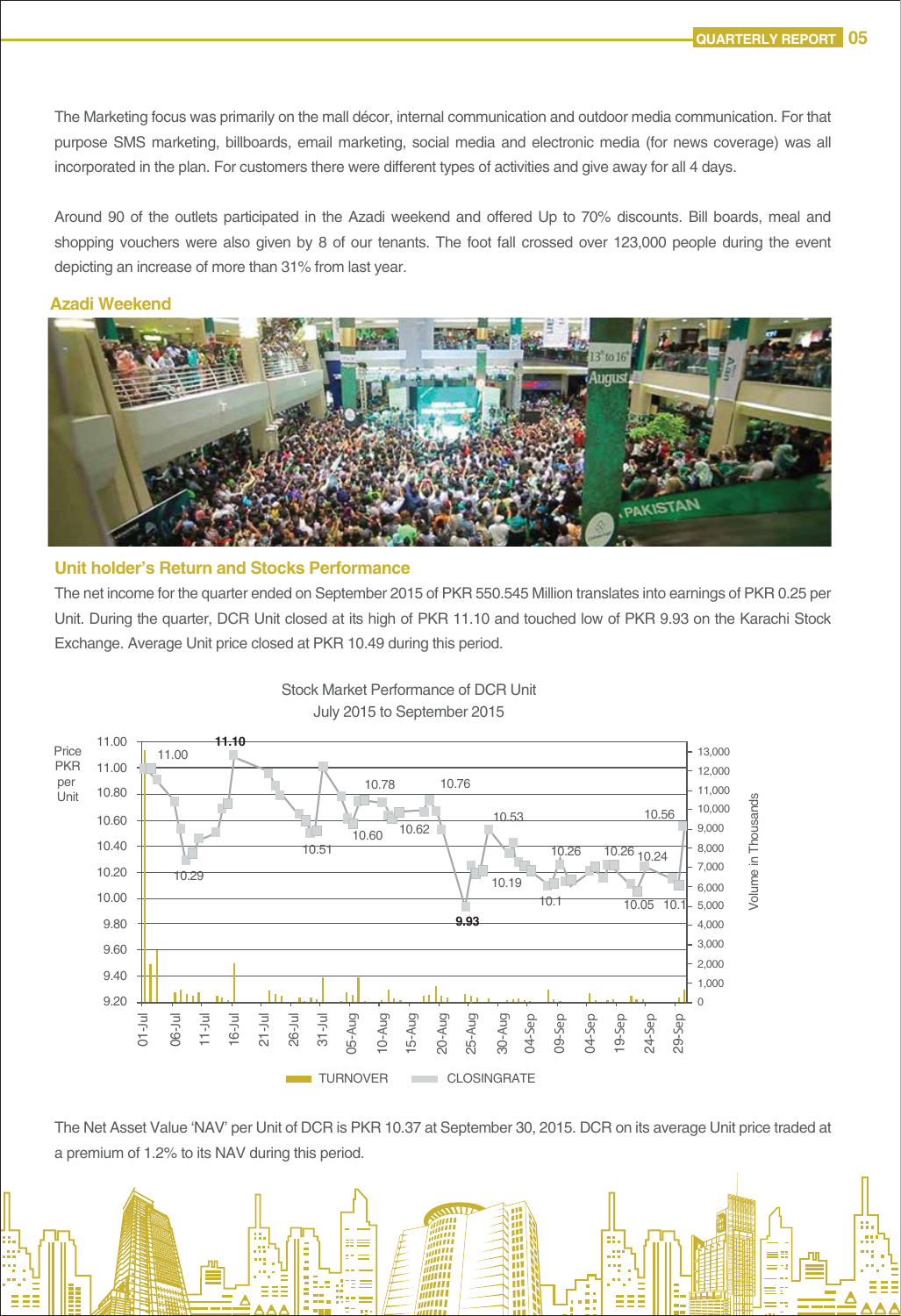## **Trustee Report to the Unit Holders Dolmen City REIT**

#### **Report of the Trustee pursuant to Regulation 15(1)(xiv) of the Real Estate Investment Trust Regulations, 2015**

We Central Depository Company of Pakistan Limited, being the Trustee of Dolmen City REIT (the Fund) are of the opinion that Arif Habib Dolmen REIT Management Limited, being the Management Company of the Fund has in all material respects complied with the requirements of the Real Estate Investment Trust Regulations, 2015 during the period ended September 30, 2015.

**-sd-**

**Muhammad Hanif Jakhura** Chief Executive Officer Central Depository Company of Pakistan Limited

Karachi: October 30, 2015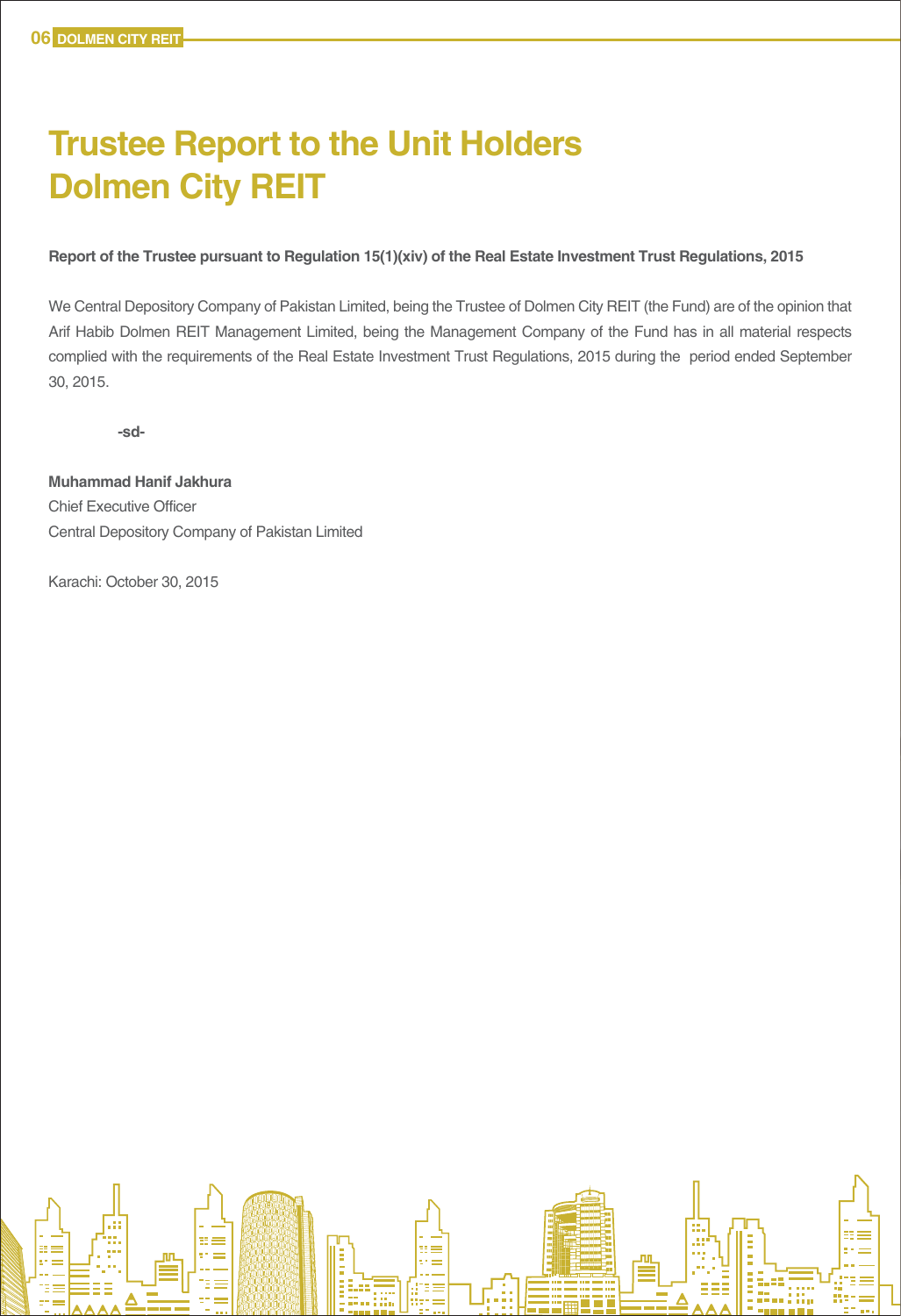4612,00

## **CONDENSED INTERIM FINANCIAL INFORMATION FOR THE QUARTER ENDED SEPTEMBER 30, 2015**

œ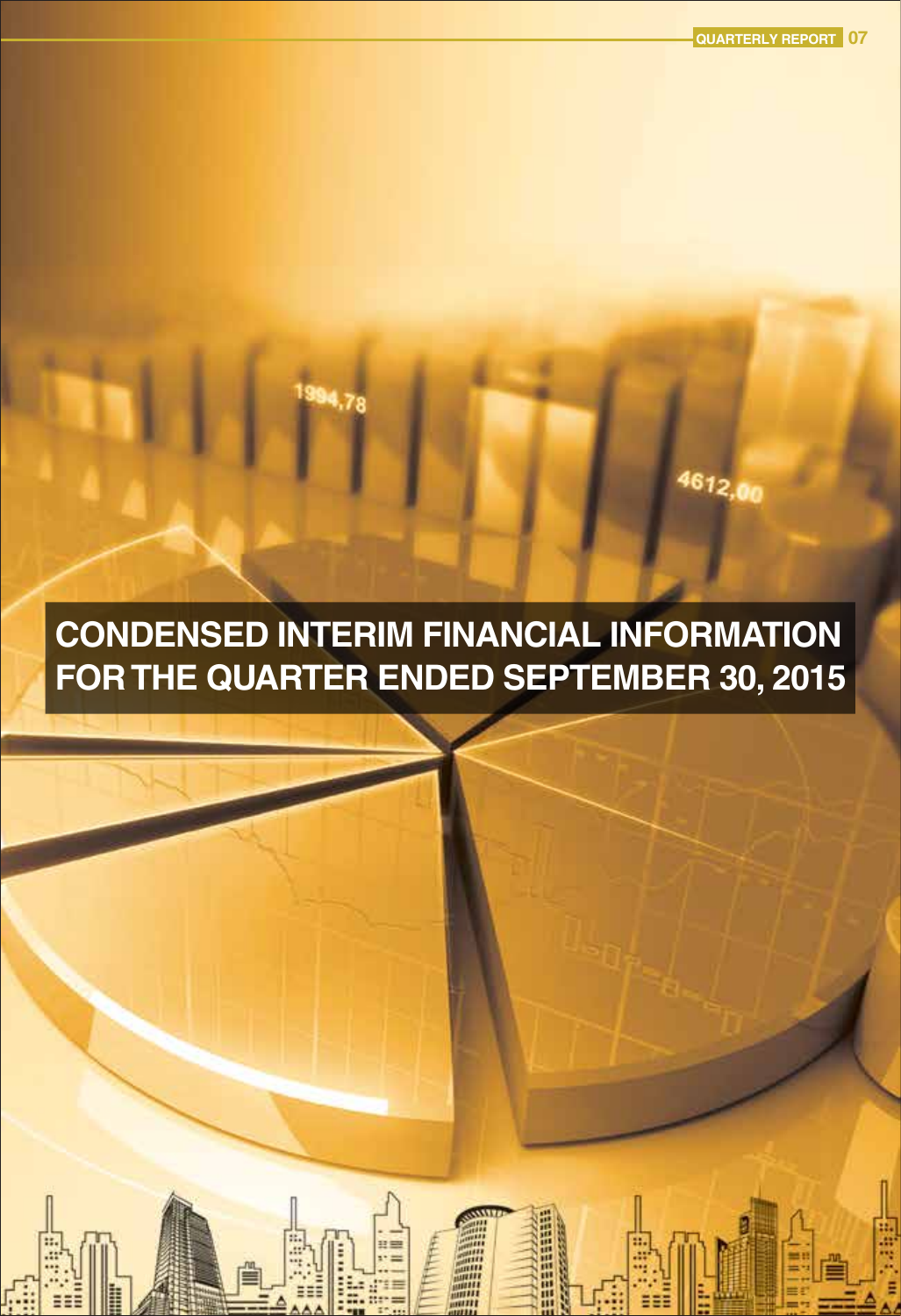#### **Balance Sheet**

As at September 30, 2015

|                                                                            | <b>Note</b> | (Un-audited)<br>September 30,<br>2015 | (Audited)<br><b>June 30,</b><br>2015 |
|----------------------------------------------------------------------------|-------------|---------------------------------------|--------------------------------------|
|                                                                            |             | (Rupees in '000)                      |                                      |
| <b>ASSETS</b>                                                              |             |                                       |                                      |
| <b>Non-current assets</b>                                                  |             |                                       |                                      |
| Total non current assets - Investment property                             | 7           | 22,237,000                            | 22,237,000                           |
| <b>Current assets</b>                                                      |             |                                       |                                      |
| Rent receivables                                                           |             | 172,736                               | 34,514                               |
| Advances, prepayments and other receivables                                | 8           | 135,777                               | 34,173                               |
| Interest accrued<br><b>Bank balances</b>                                   | 9           | 7,527<br>1,324,110                    | 97<br>912,718                        |
| <b>Total current assets</b>                                                |             | 1,640,150                             | 981,502                              |
| <b>Total assets</b>                                                        |             | 23,877,150                            | 23,218,502                           |
|                                                                            |             |                                       |                                      |
| <b>REPRESENTED BY:</b>                                                     |             |                                       |                                      |
| <b>Unit holders' fund</b>                                                  |             |                                       |                                      |
| Issued, subscribed and paid up                                             |             |                                       |                                      |
| (2,223,700,000 units of Rs. 10 each)<br>Reserves:                          |             | 22,237,000                            | 22,237,000                           |
| Premium on issue of units                                                  |             | 281,346                               | 281,346                              |
| Unappropriated profit                                                      |             | 550,545                               | 169,977                              |
| Total unit holders' fund                                                   |             | 23,068,891                            | 22,688,323                           |
| <b>Liabilities</b>                                                         |             |                                       |                                      |
| <b>Non-current liabilities</b>                                             |             |                                       |                                      |
| Formation costs payable to REIT management company                         | 10          | 219,663                               | 215,087                              |
| Security deposits                                                          | 11          | 107,058                               | 108,036                              |
| <b>Total non-current liabilities</b>                                       |             | 326,721                               | 323.123                              |
| <b>Current liabilities</b>                                                 |             |                                       |                                      |
| Payable to REIT management company                                         | 12          | 74,628                                | 58,259                               |
| Security deposits                                                          | 11          | 53,529                                | 44,543                               |
| Accrued expenses and other liabilities<br><b>Total current liabilities</b> | 13          | 353,381<br>481,538                    | 104,254<br>207,056                   |
| <b>Total unit holders' fund and liabilities</b>                            |             | 23,877,150                            | 23,218,502                           |
|                                                                            |             | (Rupees)                              | (Rupees)                             |
| Net assets value per unit                                                  |             | 10.37                                 | 10.20                                |

The annexed notes 1 to 18 form an integral part of these financial statements.

Ł

**Chief Executive Officer** Director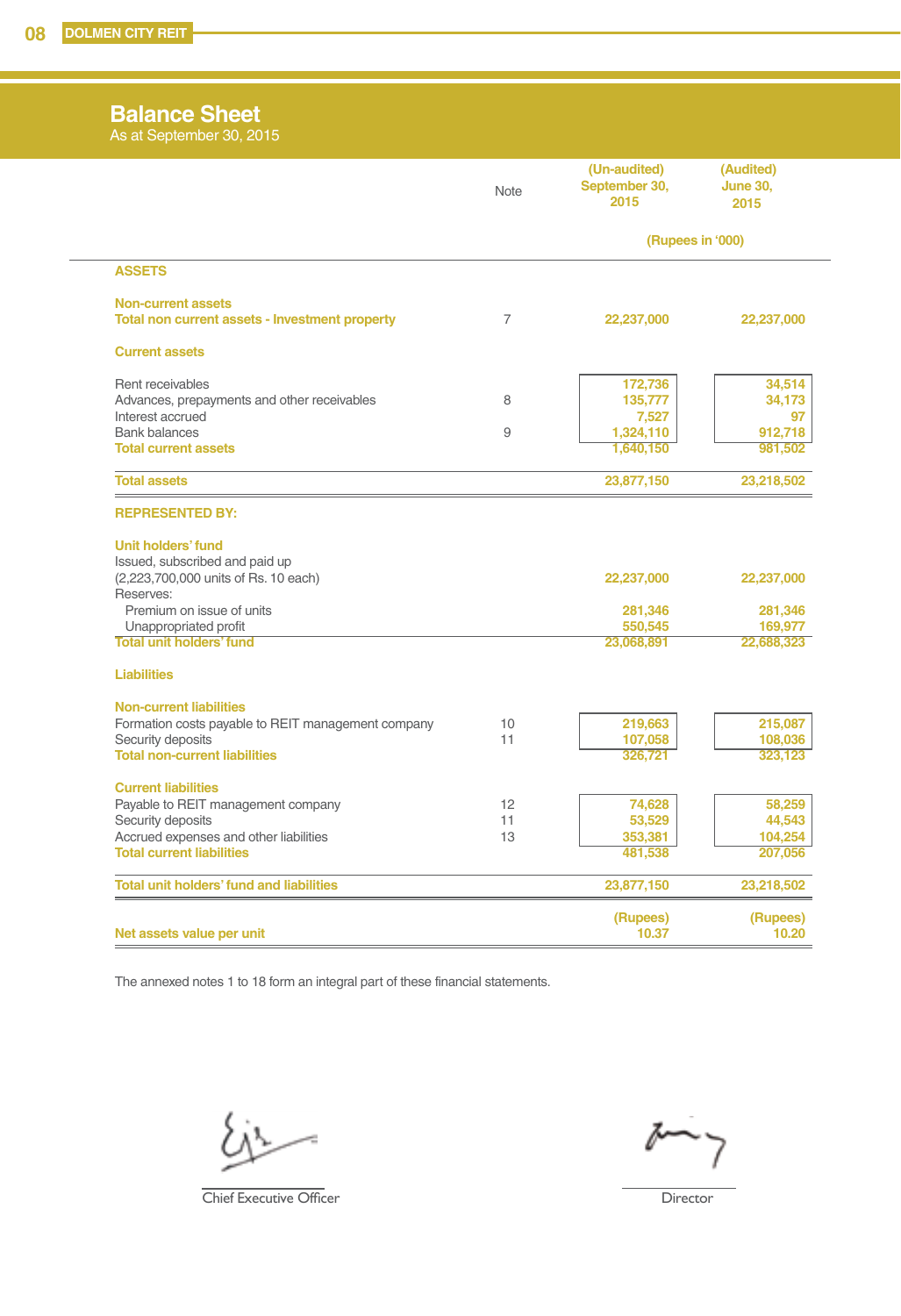### **Condensed Interim Profit and Loss Account (Un-Audited)**

For the Quarter Ended September 30, 2015

|                                              | Note | $\ldots$ (Un-audited) $\ldots$<br><b>Quarter ended</b><br>September 30<br>2015 |
|----------------------------------------------|------|--------------------------------------------------------------------------------|
|                                              |      | (Rupees in '000)                                                               |
| <b>Income</b>                                |      |                                                                                |
| Rental income                                |      | 593,403                                                                        |
| Marketing income                             |      | 43,936<br>637,339                                                              |
|                                              |      |                                                                                |
| Administration and operating expenses        | 14   | (62, 512)                                                                      |
|                                              |      | 574,827                                                                        |
| Other income - mark-up on bank deposits      |      | 12,814                                                                         |
|                                              |      | 587,641                                                                        |
| Management fee                               |      | (17, 633)                                                                      |
| Sindh Sales Tax on management fee            |      | (2, 468)                                                                       |
| Federal Excise Duty on management fee        |      | (2,821)                                                                        |
| Trustee fee                                  |      | (2,938)                                                                        |
| Provision for Workers' Welfare Fund          |      | (11, 236)<br>(37,096)                                                          |
| <b>Profit before taxation</b>                |      | 550,545                                                                        |
| Taxation                                     | 15   |                                                                                |
| <b>Profit after taxation</b>                 |      | 550,545                                                                        |
|                                              |      | (Rupees)                                                                       |
| <b>Earnings per unit - Basic and diluted</b> |      | 0.25                                                                           |

Ī

The annexed notes 1 to 18 form an integral part of these financial statements.

**Chief Executive Officer Director**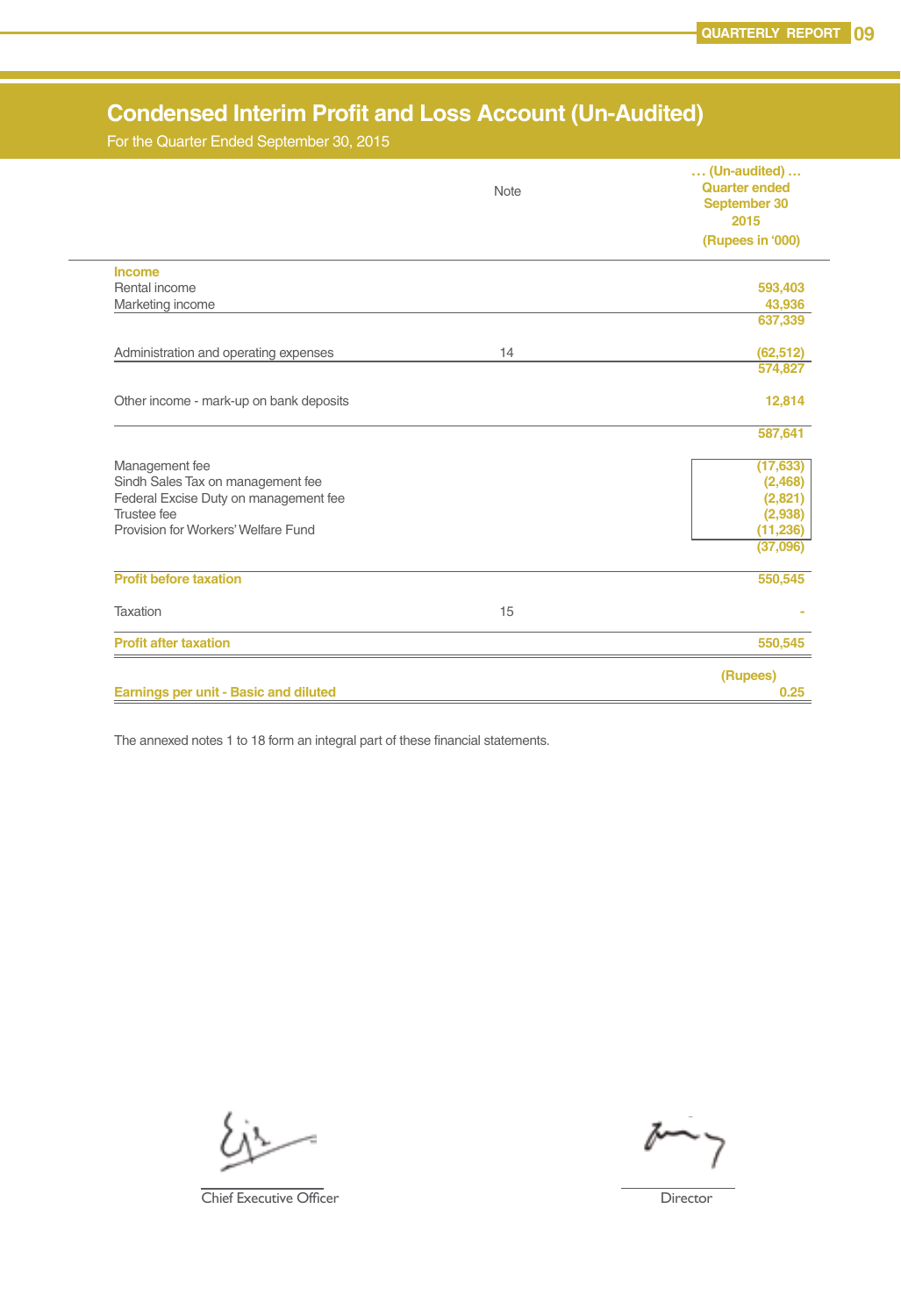Ī

#### **Condensed Statement of Comprehensive Income (Un-Audited)** For the Quarter Ended September 30, 2015

|                                           | (Un-audited)<br><b>Quarter ended</b><br>September 30<br>2015 |
|-------------------------------------------|--------------------------------------------------------------|
|                                           | - Rupees in '000--                                           |
| Profit for the period                     | 550,545                                                      |
| Other comprehensive income                | $\sim$                                                       |
| Total comprehensive income for the period | 550,545                                                      |

The annexed notes 1 to 18 form an integral part of these financial statements.

**Chief Executive Officer** Director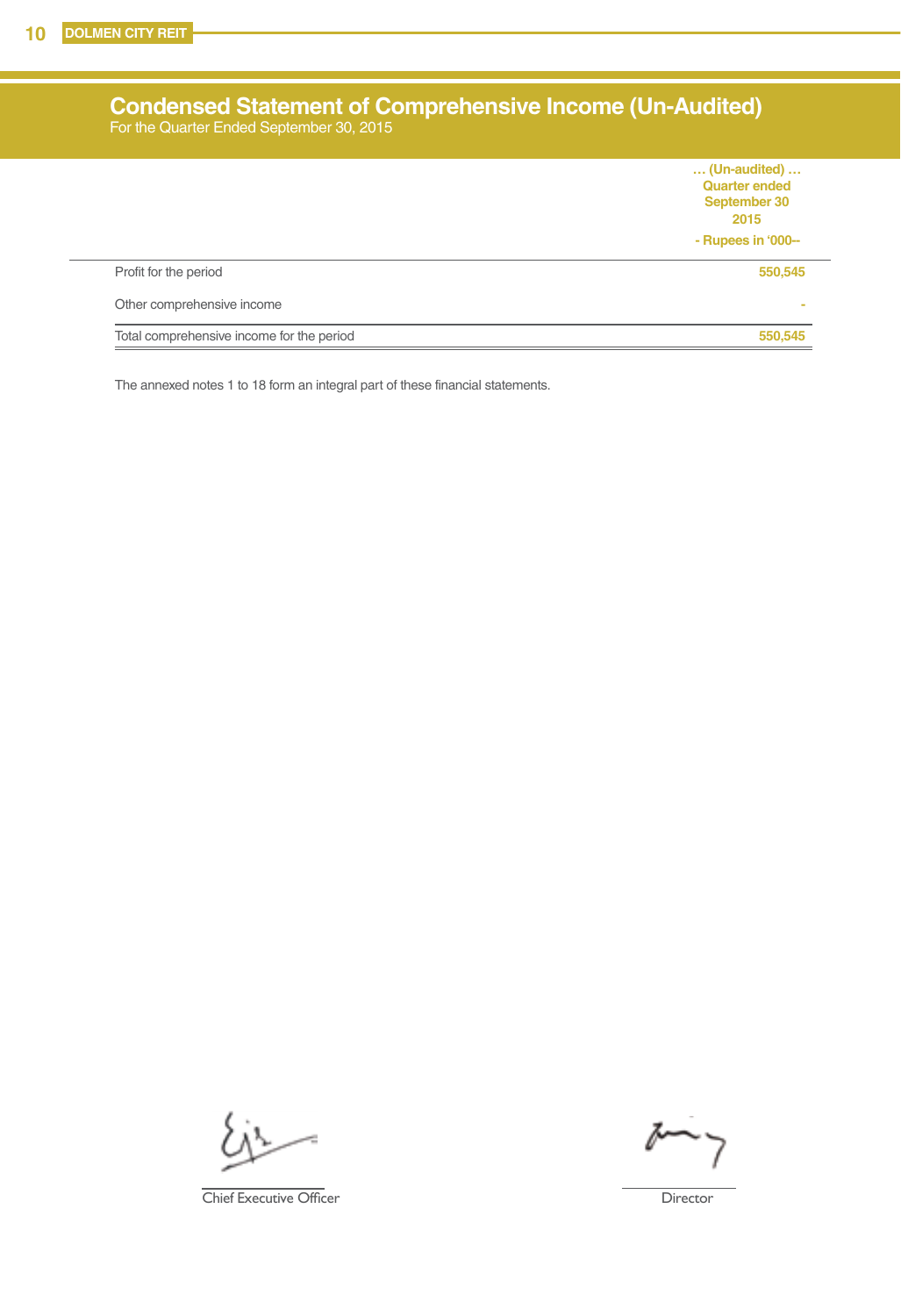### **Cash Flow Statement**

For the Quarter Ended September 30, 2015

|                                                      | (Un-audited)<br><b>Quarter ended</b><br>September 30, |
|------------------------------------------------------|-------------------------------------------------------|
|                                                      | 2015                                                  |
|                                                      | -- Rupees in '000--                                   |
| <b>CASH FLOWS FROM OPERATING ACTIVITIES</b>          |                                                       |
| <b>Profit before tax</b>                             | 550,545                                               |
| Adjustments for:                                     |                                                       |
| Mark-up on bank deposit                              | (12, 814)<br>537,731                                  |
| Increase in current assets                           |                                                       |
| - Rent receivables                                   | (138, 222)                                            |
| - Advances and other receivables                     |                                                       |
|                                                      | (18,669)                                              |
| Increase in current liabilities                      |                                                       |
| - Payable to the REIT management company             | 20.945                                                |
| - Security deposits                                  | 8,986                                                 |
| - Accrued expenses and other payables                | 79,150                                                |
| Cash generated from operations                       | 489,921                                               |
| Taxes paid<br>Formation costs incurred               | (82, 935)                                             |
| Security deposits repaid                             | (978)                                                 |
| Net cash generated from operations                   | 406,008                                               |
|                                                      |                                                       |
| <b>CASH FLOWS FROM INVESTING ACTIVITIES</b>          |                                                       |
| Mark-up received                                     | 5,384                                                 |
| Net cash generated from investing activities         | 5,384                                                 |
| Net increase in cash and cash equivalents            | 411,392                                               |
| Cash and cash equivalents at beginning of the period | 912,718                                               |
| Cash and cash equivalents at end of the period       | 1,324,110                                             |
|                                                      |                                                       |

Ī

The annexed notes 1 to 18 form an integral part of these financial statements.

**Chief Executive Officer** Director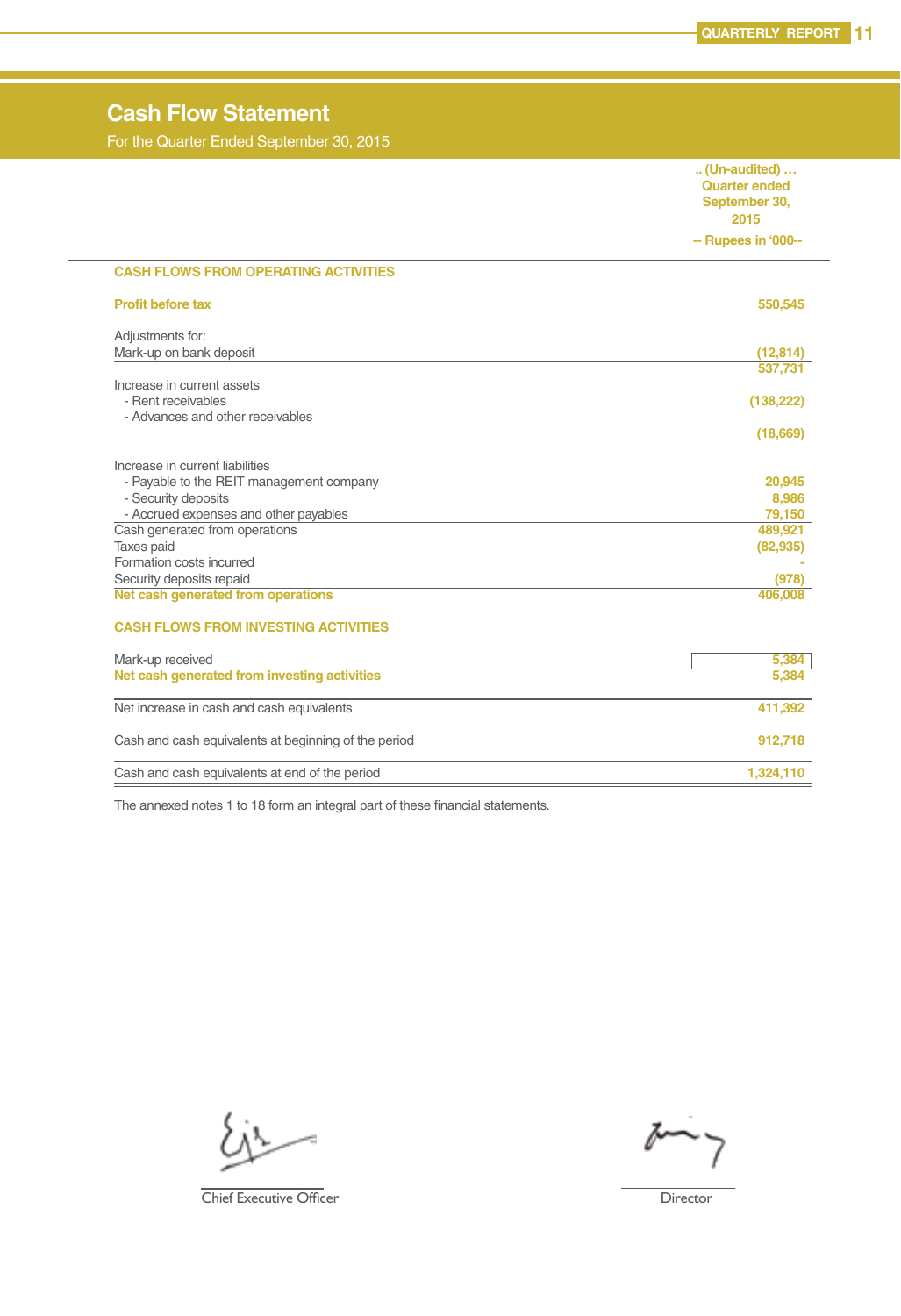### **Statement of Changes in Unit Holders' Fund**

For the Quarter Ended September 30, 2015

|                                                                          | <b>Units</b> | <i>issue</i> of<br>units | <b>Reserves</b><br><b>Premium on Unappropriated</b><br>profit<br>(Rupees in '000) |            | Sub total "Unit holders"<br>fund" |
|--------------------------------------------------------------------------|--------------|--------------------------|-----------------------------------------------------------------------------------|------------|-----------------------------------|
| <b>Transactions with owners</b>                                          |              |                          |                                                                                   |            |                                   |
| Balance as on July 01, 2015                                              | 22,237,000   | 281.346                  | 169.977                                                                           | 451.323    | 22,688,323                        |
| Cash dividend for the period ended June 30, 2015<br>(Rs. 0.08 per share) |              |                          | (169, 977)                                                                        | (169, 977) | (169, 977)                        |
| Profit for the period<br>Other comprehensive income                      |              |                          | 550,545                                                                           | 550,545    | 550,545                           |
| Total comprehensive income for the period                                |              |                          | 550,545                                                                           | 550.545    | 550.545                           |
| Balance as at September 30, 2015                                         | 22,237,000   | 281.346                  | 550,545                                                                           | 831.891    | 23,068,891                        |

The annexed notes 1 to 18 form an integral part of these financial statements.

**Chief Executive Officer** Director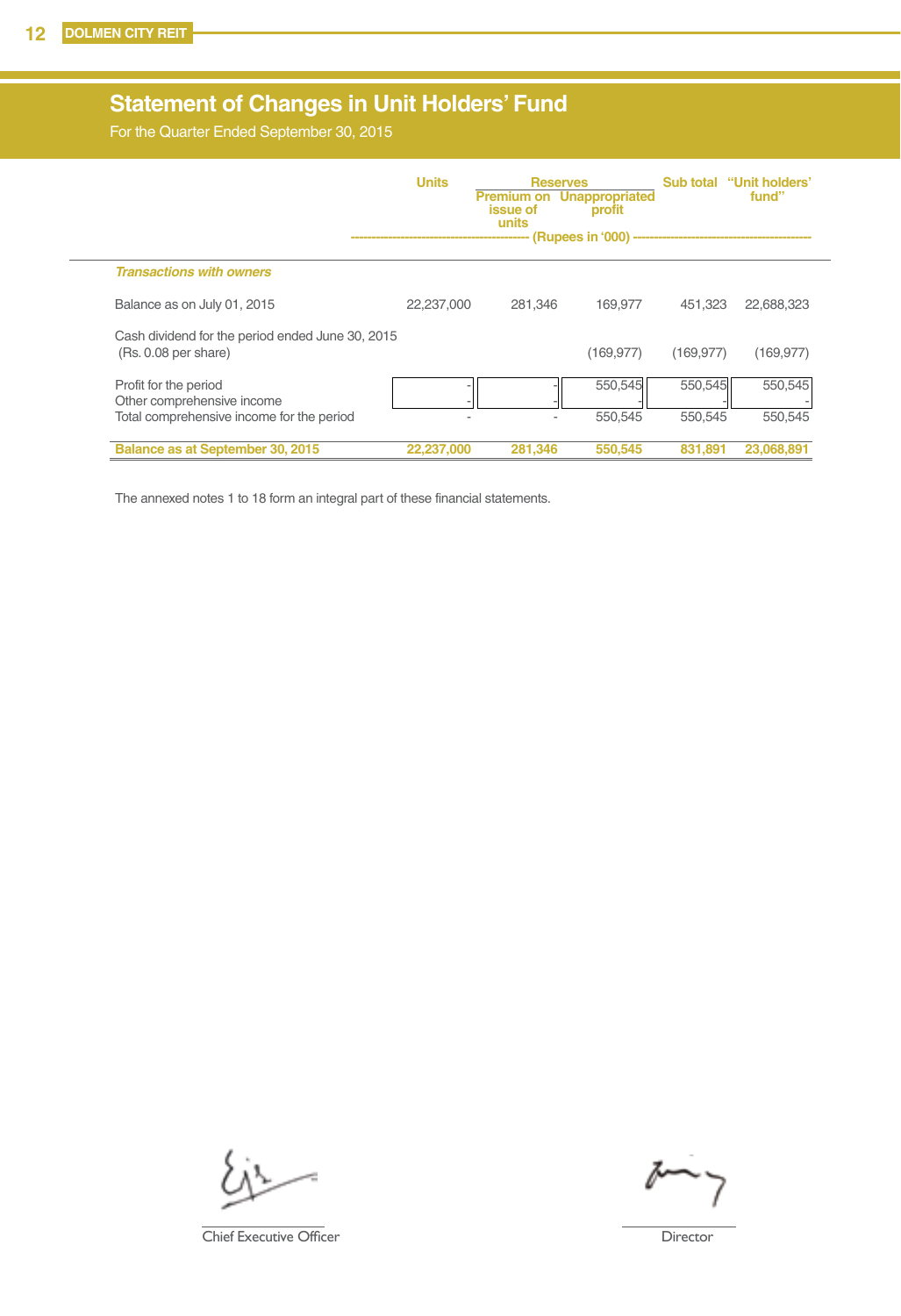#### **Selected Notes to the Condensed Interim Financial Statements (Un-Audited)** For the Quarter Ended September 30, 2015

#### **1. STATUS AND NATURE OF BUSINESS**

**1.1** Dolmen City REIT (the Scheme) was established under Trust Deed, dated 20 January 2015, executed between Arif Habib Dolmen REIT Management Limited (AHDRML), as the REIT Management Company (RMC) and Central Depositary Company of Pakistan Limited (CDCPL), as the Trustee; and is governed under the REIT Regulations 2015, promulgated and amended from time to time by the Securities & Exchange Commission of Pakistan (the SECP).

The Trust Deed of the Scheme was registered on 20 January 2015 whereas approval of the registration of the REIT Scheme has been granted by the SECP on 29 May 2015. The Scheme is a Perpetual, Closedend, Shariah Compliant, Rental REIT. The Scheme is listed on all the stock exchange in Pakistan. The Scheme is rated "RR1" by JCR-VIS Credit Rating Company Limited. The registered office of the REIT Management Company is situated at Arif Habib Center, 23 M.T. Khan Road, Karachi.

**1.2** The Scheme is the subsidiary of International Complex Projects Limited (the ICPL). As at September 30, 2015, ICPL hold 70percent of units of the Scheme. The Scheme started its commercial activities from 01 June 2015. The date on which the Scheme is entitled to receive rent as agreed with the ICPL.

#### **2 BASIS OF PREPARATION**

#### **2.1 Statement of compliance**

This condensed interim financial report of the company for the quarter ended September 30, 2015 has been prepared in accordance with the requirements of the International Accounting Standard 34 - Interim Financial Reporting and provisions of and directives issued under the Companies Ordinance, 1984, provisions of and directives issued under the Companies Ordinance, 1984, the Real Estate Investment Trust Regulations, 2015 (REIT Regulation 2015) and directives issued by the Securities and Exchange Commission of Pakistan (SECP). In case where requirements differ, the provisions of or directives issued under the Companies Ordinance, 1984, REIT Regulation 2015 or the directives issued by the SECP shall prevail.

This condensed interim financial report do not include all of the information and disclosures required in the financial statements, and should be read in conjunction with the Scheme's annual financial statements for the period ended June 30, 2015.

#### **2.2 Functional and presentation currency**

These financial statements are presented in Pak Rupees which is the Company's functional and presentation currency.

#### **3 SIGNIFICANT ACCOUNTING POLICIES**

The accounting policies and methods of computation adopted in the preparation of this condensed interim financial information are the same as those applied in the preparation of the financial statements for the period ended June 30, 2015.

Amendments to certain existing standards and new interpretation on approved accounting standards that become effective during the period either were not relevant to the Company's operations or did not have any significant impact on the accounting policies of the Scheme.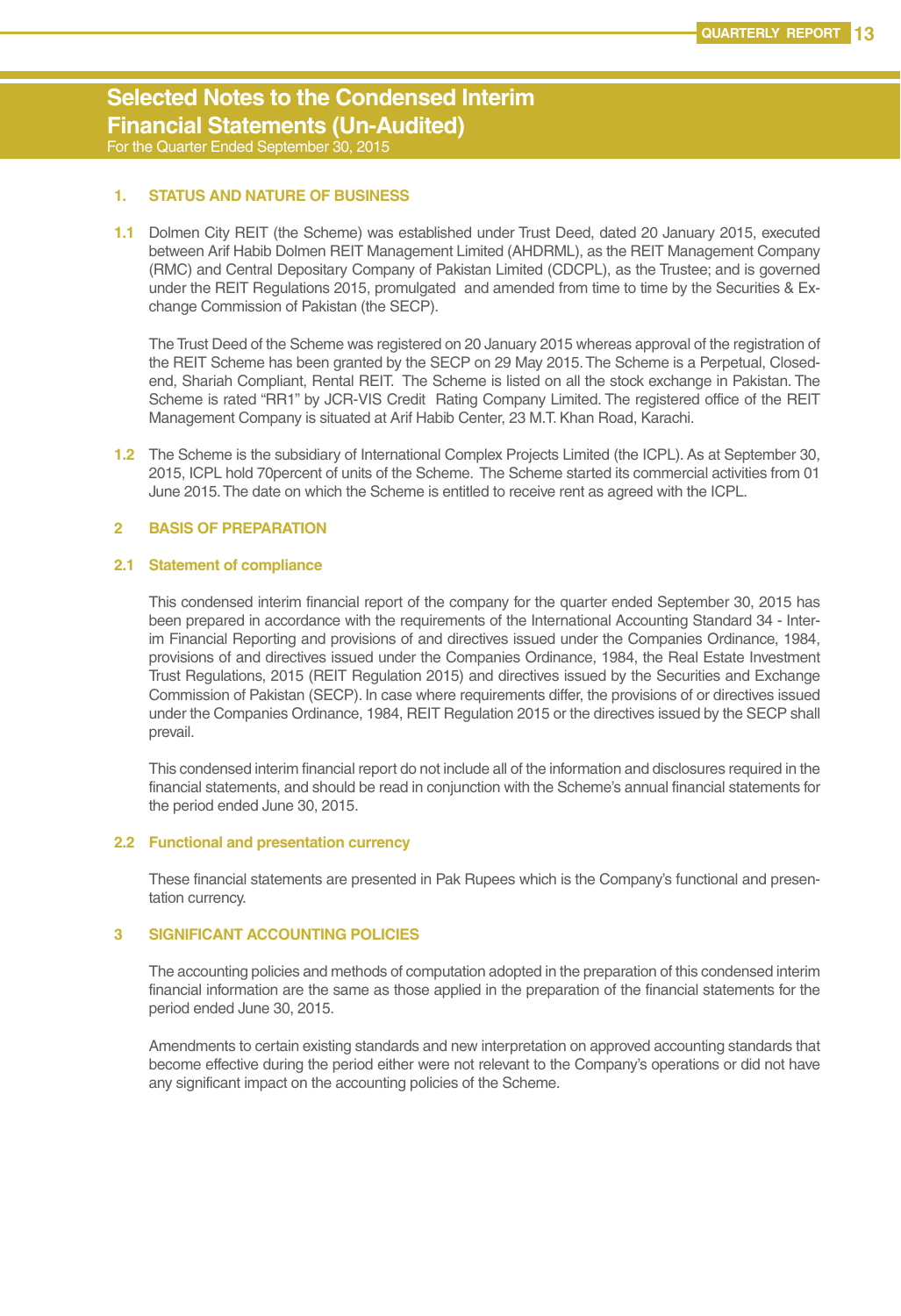#### **Selected Notes to the Condensed Interim Financial Statements (Un-Audited)** For the Quarter Ended September 30, 2015

#### **4 ACCOUNTING ESTIMATES AND JUDGMENTS**

"The preparation of the condensed interim financial information in conformity with approved accounting standards require management to make estimates, assumptions and use judgments that affect the application of policies and reported amounts of assets and liabilities, income and expenses. Estimates, assumptions and judgments are continually evaluated and are based on historical experience and other factors, including reasonable expectations of future events. Revisions to accounting estimates are recognized prospectively commencing from the period of revision.

 "In preparing the condensed interim financial information, the significant judgments made by management in applying the Company's accounting policies and the key sources of estimation uncertainty were the same as those that applied to the preceding financial statements of the Scheme as at and for the period ended June 30, 2015.

#### **5 RISK MANAGEMENT**

The Scheme's risk management objectives and policies are consistent with those objectives and policies which were disclosed in the financial statements for the period ended June 30, 2015.

#### **6 CONTINGENCIES AND COMMITMENTS**

There were no contingencies and commitments as at September 30, 2015.

#### **7 INVESTMENT PROPERTY**

The management considers that there is no significant change in value of investment property from the date of acquisition May 22, 2015 till period ended September 30, 2015. Accordingly, management has decided to carry the investment property at its costs as at September 30, 2015.

#### **8 ADVANCES PREPAYMENTS AND OTHER RECEIVABLES**

|                                                                                                                | (Un-audited)<br>September 30<br>2015<br>----------- Rupees in '000-------- | (Audited)<br>June 30,<br>2015 |
|----------------------------------------------------------------------------------------------------------------|----------------------------------------------------------------------------|-------------------------------|
| <b>Unsecured - Considered good</b><br>Receivable from associated companies<br>Prepaid insurance<br>Advance tax | 18,527<br>16,939<br>100,311<br>135,777                                     | 16,797<br>17,376<br>34,173    |
| 9<br><b>BANK BALANCES</b>                                                                                      |                                                                            |                               |
| Deposit accounts<br>Current accounts                                                                           | 1,324,110<br>1,324,110                                                     | 363,550<br>549,168<br>912,718 |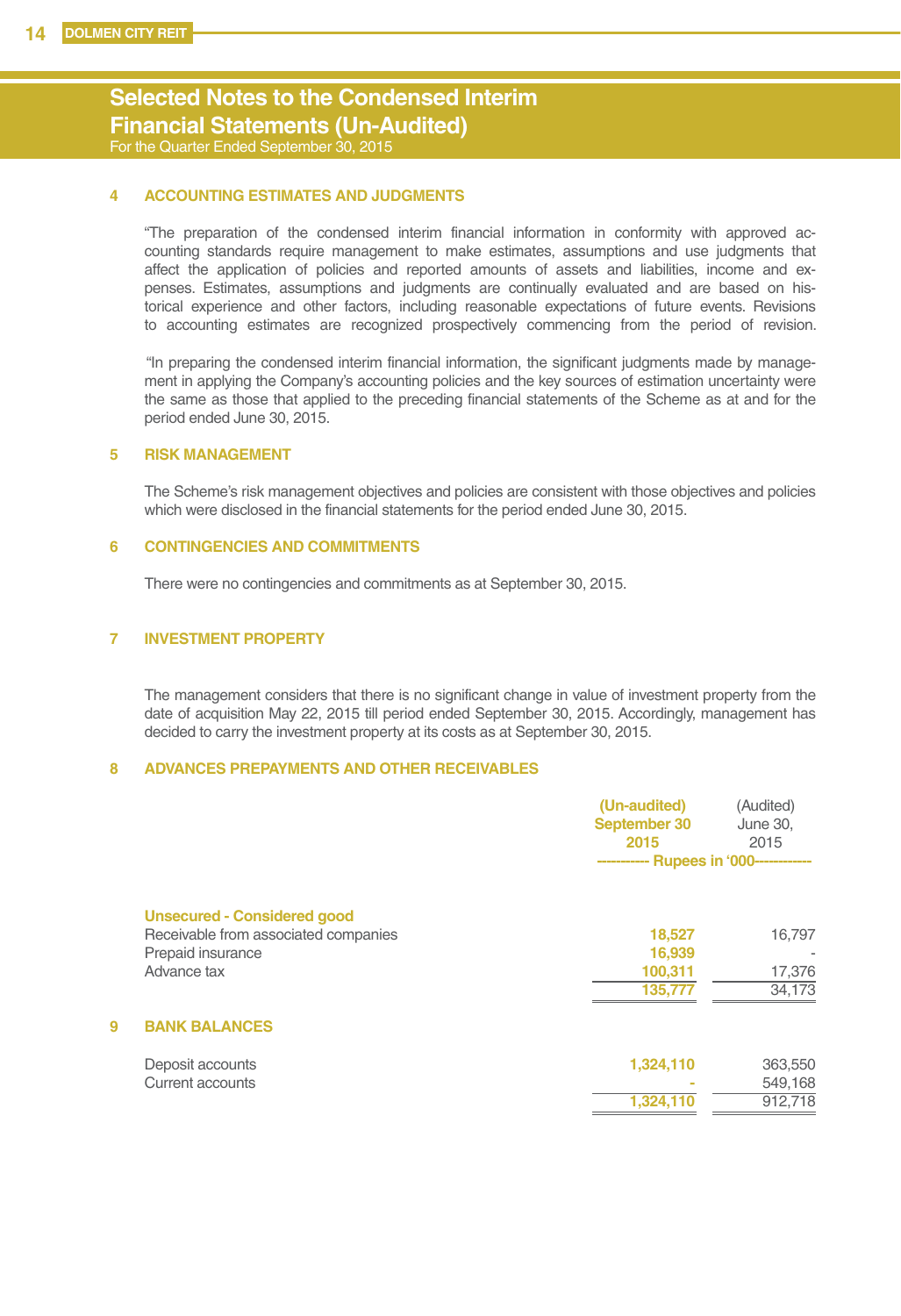### **Selected Notes to the Condensed Interim Financial Statements (Un-Audited)**

For the Quarter Ended September 30, 2015

|                 |                                                                                            | (Un-audited)<br>September 30<br>2015 | (Audited)<br>June 30,<br>2015   |
|-----------------|--------------------------------------------------------------------------------------------|--------------------------------------|---------------------------------|
|                 |                                                                                            | - Rupees in '000-                    |                                 |
| 10 <sup>1</sup> | <b>FORMATION COSTS PAYABLE TO MANAGEMENT</b><br><b>COMPANY - Unsecured - Interest free</b> |                                      |                                 |
|                 | Formation costs<br>Current maturity                                                        | 274,579<br>(54, 916)<br>219,663      | 274,579<br>(59, 492)<br>215,087 |
| 11              | <b>SECURITY DEPOSITS</b>                                                                   |                                      |                                 |
|                 | Security deposits from tenants<br>Less: current portion shown under current liabilities    | 160,587<br>(53, 529)<br>107,058      | 152,579<br>(44, 543)<br>108,036 |
| 12              | <b>PAYABLE TO REIT MANAGEMENT COMPANY</b>                                                  |                                      |                                 |
|                 | Management fee payable<br>Sindh Sales Tax                                                  | 24,699<br>2,468                      | 5,300<br>922                    |
|                 | Current portion of formation costs<br>Formation costs incurred by the Scheme on behalf     | 27,167<br>54,916                     | 6.222<br>59,492                 |
|                 | of RMC net of advances received                                                            | (7, 455)<br>47,461                   | (7, 455)<br>52.037              |
|                 |                                                                                            | 74,628                               | 58,259                          |
| 13              | <b>ACCRUED EXPENSES AND OTHER LIABILITIES</b>                                              |                                      |                                 |
|                 | Trustee fee payable                                                                        | 3,845                                | 907                             |
|                 | Payable to an associated undertakings<br>Unearned rental income                            | 17,875<br>94,096                     | 13,089<br>78,613                |
|                 | Provision for government levies                                                            | 48,929                               | 3,634                           |
|                 | Provision for Worker's Welfare Fund                                                        | 14,705                               | 3,469                           |
|                 | Dividend payable                                                                           | 169,977                              | 2,917                           |
|                 | Federal Excise duty payable                                                                | 2,821                                | 848                             |
|                 | Accrued expenses                                                                           | 1,133<br>353,381                     | 777<br>104.254                  |
|                 |                                                                                            |                                      |                                 |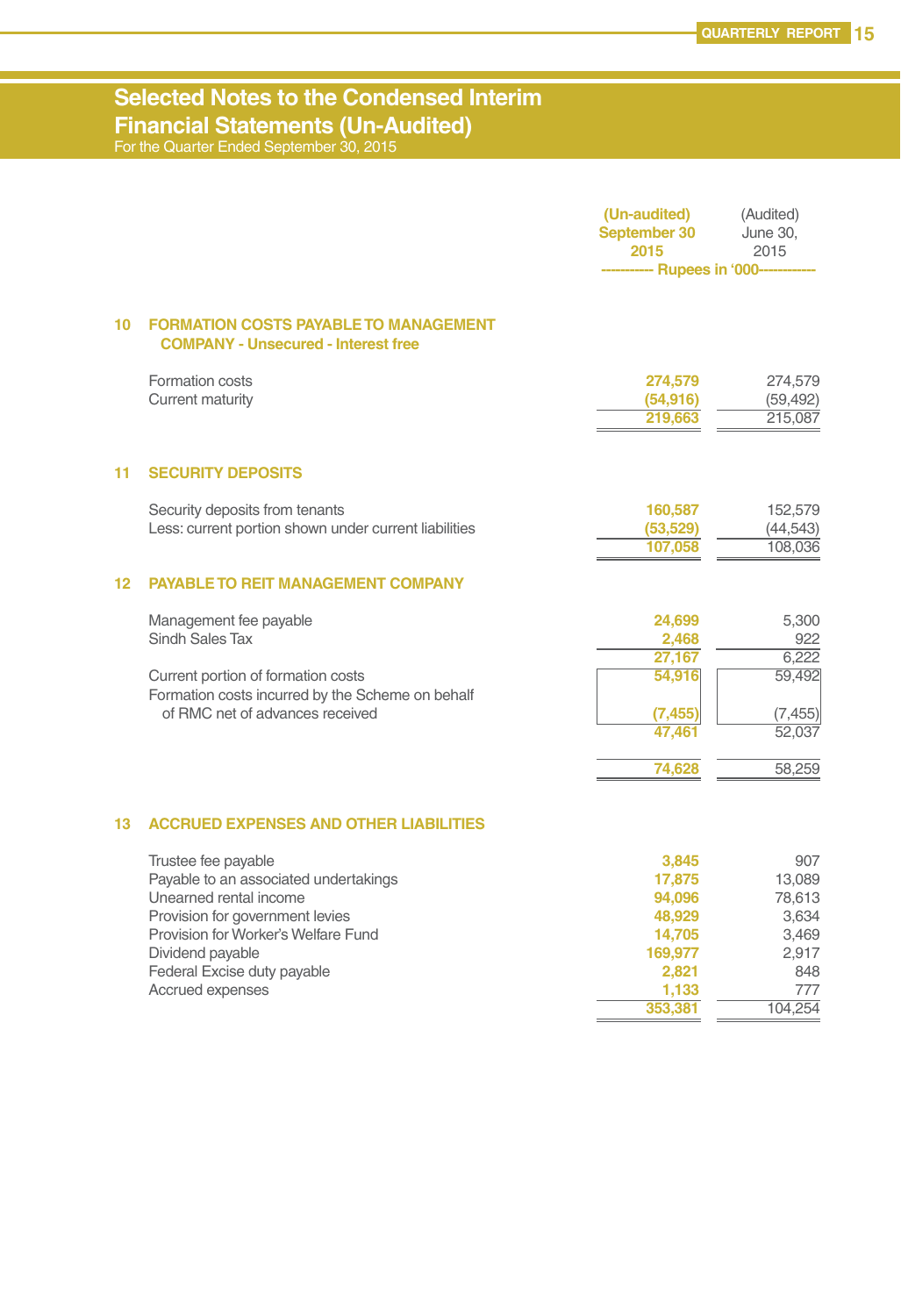#### **Selected Notes to the Condensed Interim Financial Statements (Un-Audited)** For the Quarter Ended September 30, 2015

#### **14 ADMINISTRATIVE AND OPERATING EXPENSES**

|                                 | <b>Quarter ended</b><br>September 30<br>-- Rupees in '000-- |
|---------------------------------|-------------------------------------------------------------|
|                                 |                                                             |
|                                 |                                                             |
| Monitoring fee                  | 5,559                                                       |
| Property management fee         | 39,515                                                      |
| Ancillary Income collection fee | 4,779                                                       |
| Professional charges            | 1,230                                                       |
| Utility expenses                | 130                                                         |
| Share registrar fee             | 224                                                         |
| Listing fee                     | 950                                                         |
| Notice and publication expense  | 198                                                         |
| Insurance expense               | 8,498                                                       |
| Property tax                    | 1,288                                                       |
| Auditors' remuneration          | 125                                                         |
| <b>Others</b>                   | 16                                                          |
|                                 | 62,512                                                      |

#### **15 TAXATION**

The Scheme's income is exempt from Income Tax as per clause (99) of part I of the Second Schedule to the Income Tax Ordinance, 2001 subject to the condition that not less than 90% of the accounting income for the year as reduced by capital gains whether realised or unrealised is distributed amongst the unit holders.

#### **16 TRANSACTIONS AND BALANCES WITH RELATED PARTIES**

Related parties include Arif Habib Dolmen REIT Management Limited being the Management Company, Central Depository Company of Pakistan Limited, being the Trustee to the Scheme, National Engineering Services Pakistan (Pvt.) Limited being valuer, International Complex Projects Limited being the Holding Company, Dolmen Real Estate Management (Pvt.) Limited, being property manager, connected person, associated companies, directors and key executives of the RMC, trustee, valuer and promoter of RMC.

The services provided under RIET Regulations or the trust deed or offering document, by the RMC, Trustee, Valuer, Property Manager shall not be deemed related party transaction.

Transactions with related parties are in the normal course of business, at contracted rates and terms determined in accordance with commercial rates.

There are no potential conflict of interest of the related party with respect to the Scheme.

Details of the transactions with related parties and balances with them, if not disclosed elsewhere in these financial statements are as follows: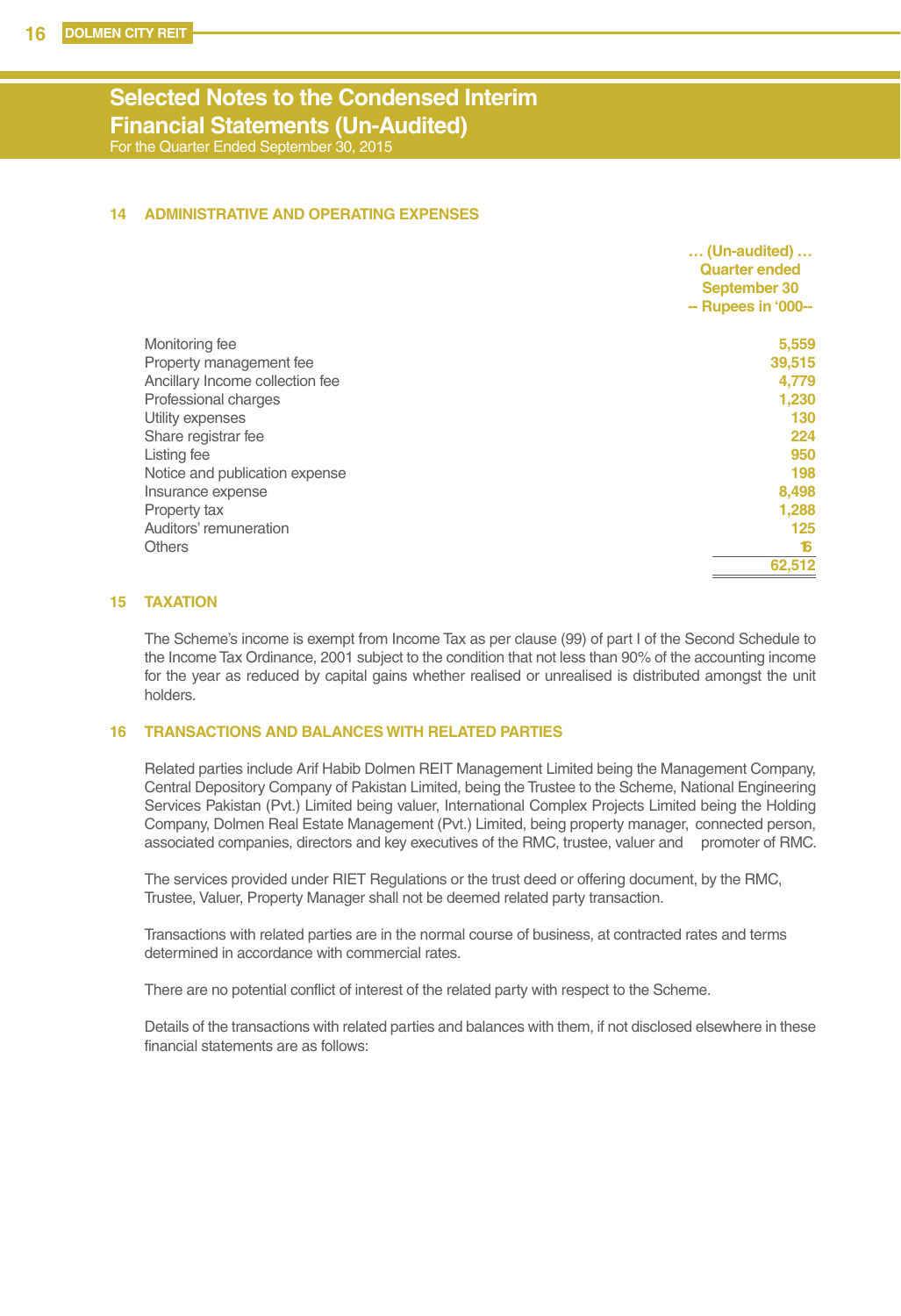### **Selected Notes to the Condensed Interim Financial Statements (Un-Audited)**

For the Quarter Ended September 30, 2015

#### **16.1 Transactions during the period:**

|                                                                                                                                                                                                     | (Un-audited)<br>September 30<br>2015<br>--------- Rupees in '000---------- | (Audited)<br><b>June 30,</b><br>2015 |
|-----------------------------------------------------------------------------------------------------------------------------------------------------------------------------------------------------|----------------------------------------------------------------------------|--------------------------------------|
| <b>International Complex Projects Limited</b><br>- Rental income                                                                                                                                    | 593,403                                                                    | 2,844                                |
| <b>Dolmen Real Estate Management</b><br>(Private) Limited - Property Manager<br>- Ancillary income collection fee<br>- Common area maintenance charges<br>16.2 Amounts outstanding as at period end | 4,779<br>2,851                                                             | 942<br>521                           |
| <b>International Complex Projects Limited</b><br>- Receivable in respect of security deposits of tenants<br>- Rent receivable                                                                       | 16,797<br>172,736                                                          | 16,797<br>2.844                      |
| <b>Dolmen Real Estate Management</b><br>(Private) Limited - Property Manager<br>- Ancillary income collection fee payable<br>- Common area maintenance charges payable                              | (16,056)                                                                   | 942<br>521                           |

#### **17 DATE OF AUTHORISATION FOR ISSUE**

These financial statements were authorized for issue by Board of Directors of the RMC on October 27, 2015.

#### **18 GENERAL**

- **18.1** The Board of Directors of the RMC in their meeting held on September 21, 2015 have proposed final cash dividend for the period from 20 January 2015 to 30 June 2015 of Rs. 0.08 per unit amounting to Rs. 169,977 million.
- **18.2** This is the first financial statements of the scheme therefore, there are no corresponding figures from previous years to report.

#### **For Arif Habib Dolmen REIT Management Limited (REIT Management Company)**

**Chief Executive Officer Director** Director